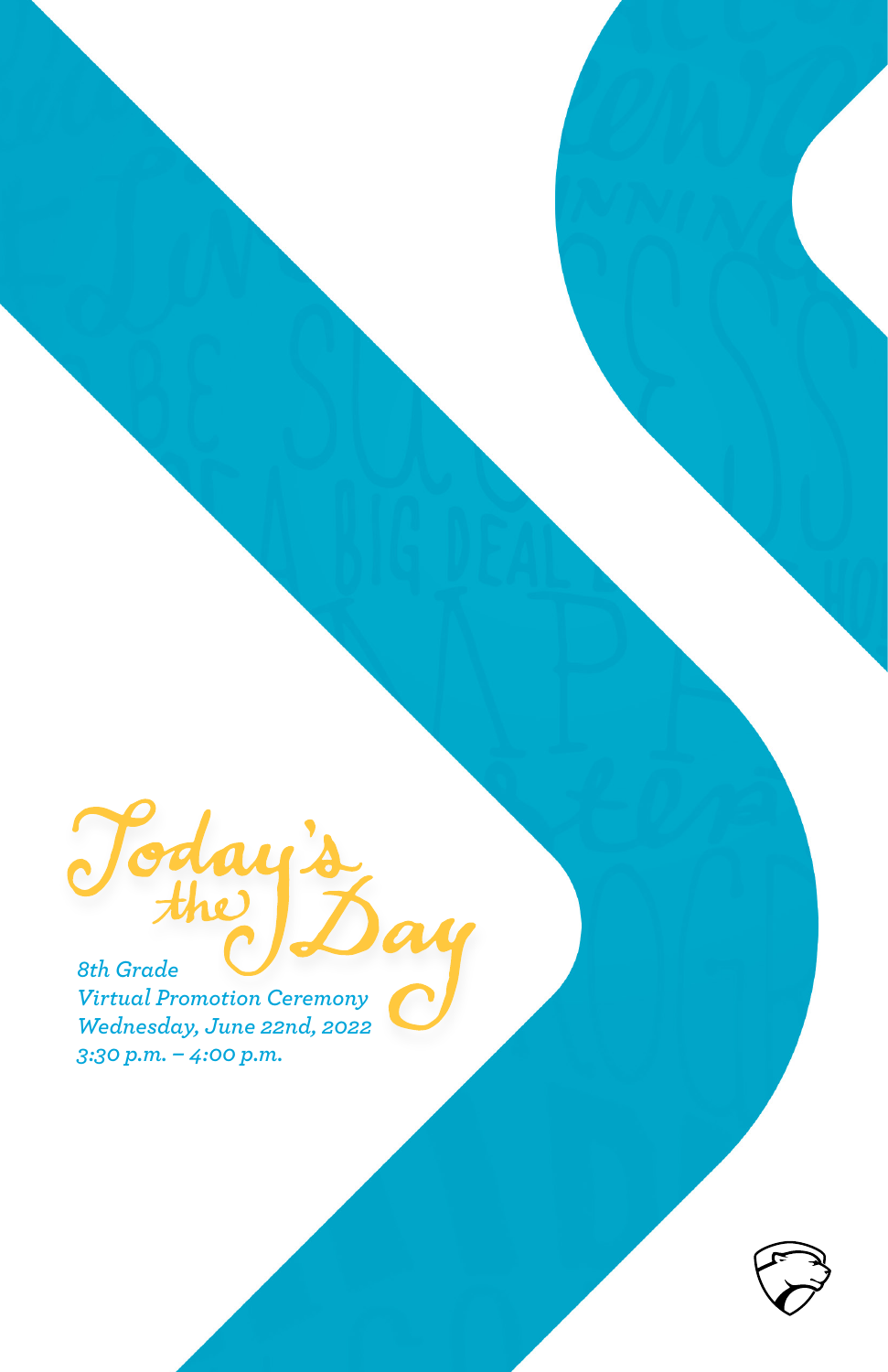



*"Congratulations to all of our promoting 8th grade students! We are extremely proud of your accomplishments and look forward to your continued success as you move into high school with Primavera!"*

*Jason Tourville, Executive Director of Academics*



*"Congratulations, Primavera eighth grade students. Your journey with Primavera has just begun. We look forward to serving you as you continue on into high school. Excellent job!"*

*Damian Creamer, Founder*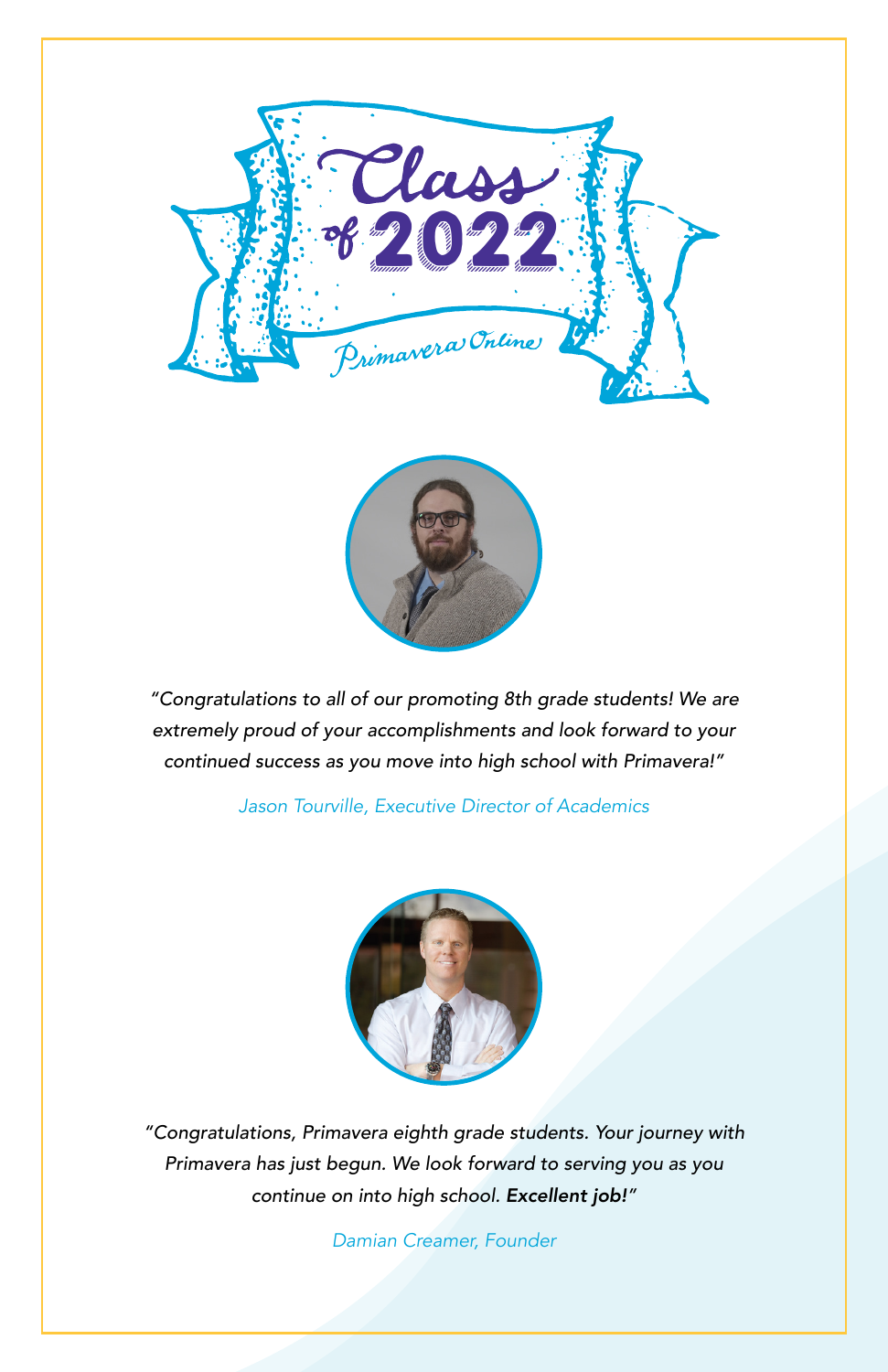# PROMOTION CEREMONY



### *Student Procession, 3:30 p.m.*

## *Welcome and Introductions*

*Ron Campton, Primavera Events Manager*

| _<br>- |  |
|--------|--|
|        |  |
|        |  |
| ٠      |  |

*Faculty Speaker Jessica Pagoulatos, Director of Academics*



#### *Promotion Announcements*

*Jessica Pagoulatos, Director of Academics Ron Campton, Primavera Events Manager*

#### *Charge to Students*

*Jessica Pagoulatos, Director of Academics*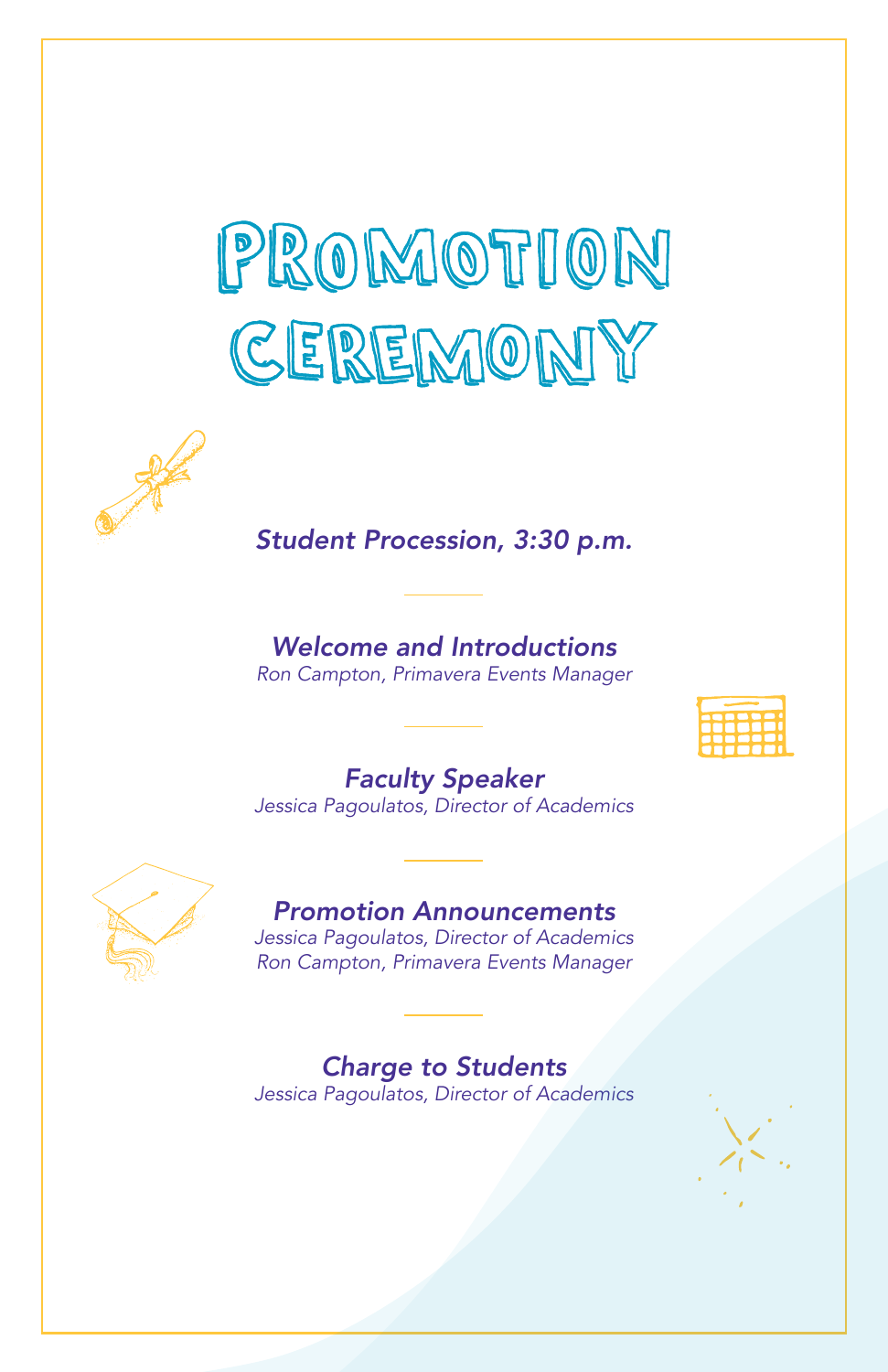

Adam Acuna Abdulrahman Aden Cesar Aguilar Lorona Aiden Tianna Aiken Eman Al Bahadily Mikah Alfonso Livia Alger Aliya Allen Emily Allen Ramona Alvarez Jonathan Angel Melissa Anguiano Gomez Olivia Aranzaens Kelsi Archunde Richard Arechiga Anisa Arellano Calderon Alberto Arreola Candelario Arreola Rios Madeline Auernheimer Adam Avery Gabriel Avila Caitlyn Ayers

**C**

Zoey Baietto-Acosta Jared Banueloz Jenny Barentine Peyton Barker Jeremy Barnes Hannah Basa RJ (Ruiri-Legal) Battig RaShon Bedonie Mary-Alice Ben

**B**

Keagan Blankenship Andrew Bordelon Noah Borden Shaylah Brigham Destiny Bright Tammy Brooks Que'vion Brown Jordan Brown Connor Bullard Raymond Byard-Arellano Kailey Byrnes

Camila Caballero Perez Julie Jade Calderon Lily Callewaert Joao Gabriell Camara Barros Nyla Campbell Cristopher Campos Chloe Carstensen Keyanna Castillo Adrina Castro Emma Catalanello Daniel Caverly Ella Chaim Armando Chavira Azyra Cissom Sean Clancy Ava Colindres Hunter Collins Banjo Conley Sophia Cordova Bianca Cortes Chasity Cox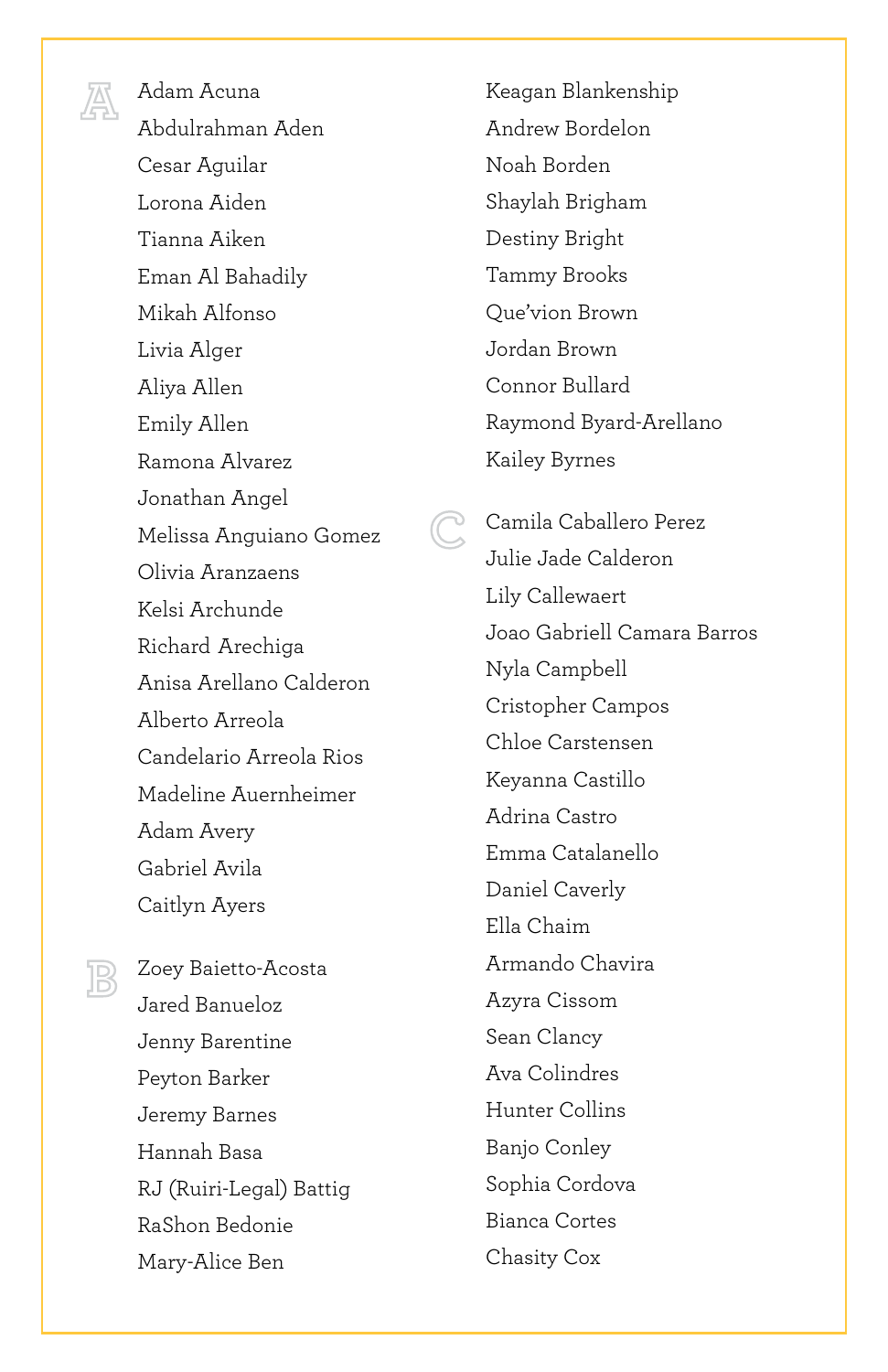Ta'Tyona Cox Theron Cox Raven Coy Denae Crabtree Kamari Crawford Alyssa Crespin Victor Cuadras Landon Cussen

Jencena Dalgai Andre Darko Deion Davis Gabriel Dela Ossa-Morales Denzell Demby Brooklyn DeRosa Miah Dinicola Carson Dodge Areyanna Dooline Samuel Drogosch Truly Dudman Gage Dupree Kevin Durkin Alexander Dust

Mason Eadus-English Austin Eastman Paisley Echols Dooley Echols Elijah Elias Jennifer Elizalde Justice Engle Jasmine Espinoza Alexa Espinoza Isabela Estrada

**E**

**D**

Meadow Eubank



**G**

Christian Farrell Dillon Fardell Tobias Farley Justin Ferguson Rhylie Ferguson Vincent Figueroa Ariel Filler Annaleeyse Flores Jayden Franco Maddalyn Fruchey-Estes Rafael Fuentes Kayley Fuessler

Mark Gagner Makayla Galindo Camron Gallegos Gerardo Galvez Cervantes Anissa Garcia Isabella Garcia Siena Garlick Rebekah-Jhade Garrett Bruno Garvin Kelly Gaxiola Santana Raina Genovese-Bartkiw Jarom Gifford Madelyn Gjerness Gage Glimcher Elijah Golden Noah Goman Vanessa Gomez Frank Gonzalez Nikolette Gonzalez-Aguirre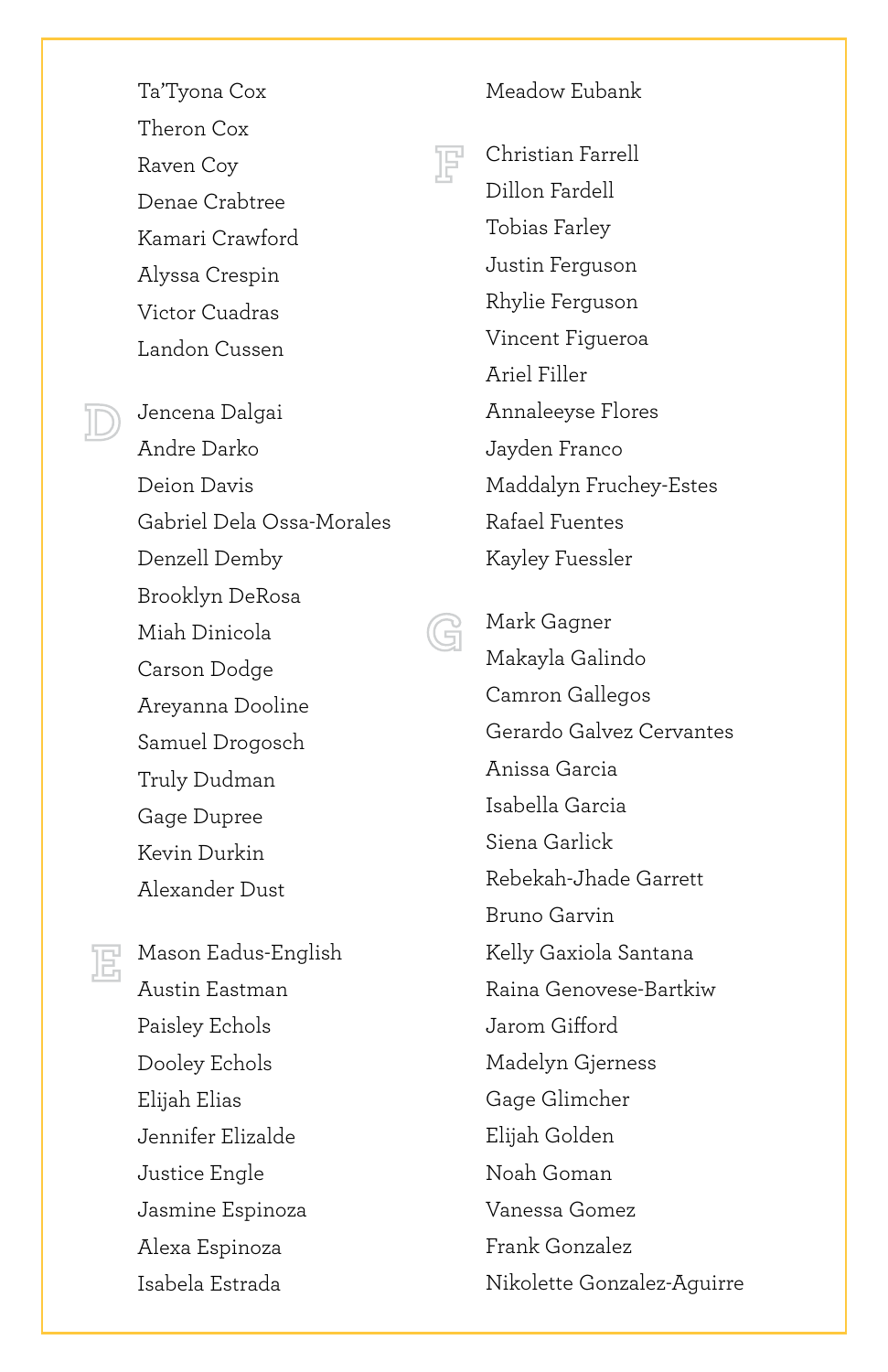Abigail Gordon Anthony Gottilla Cody Grasso Jordan Grauer Gracie Gray DeMario Greco Ethan Grochowski Bryan Groves-Millan Samuel Gutierrez-Pena

Avery Hadley **Headley**<br>Michael Hamby Tristin Hanley Jacob Hansmann Aubrey Hardin Da'Marious Harrell Jayden Harris Morgan Harris Aryana Hazelton Jireh Hernandez Estrella Nataly Hernandez Talamantes Alexandra Hernandez Vera Keenan Higgins Lucas Hitchner PareionHill Madeline Hobold Isabella Hofer Ashanti Holman Roberta Honie Colton Hoots Lilly Hopson Alissa Hoyer Stephin Huey

Karis Hummel Haley Hunt

Alexander Iancu **I** Seth Israel Ariyannah Ivy

Elijah Jackson Bianca Jackson-Bourne Leigha Jessee Clarance Jiles Kayden Johnson Alexa Johnson Nathaniel Jones Cyles Jones Savannah Joy **J**

Tatum Kaiser Samantha Kelly Delilah Kerst Kayla King Victoria Knott Guinevere Krakowian Drake Krause Alysa Krelic-Nava A'Ilana Kusko-Martin **K**

E<sub>n</sub> Brylee La Pre Jazlin Laborin Gracelyn Laker Rose Lance Ethan Langston Gage Laughlin Travis Lawson

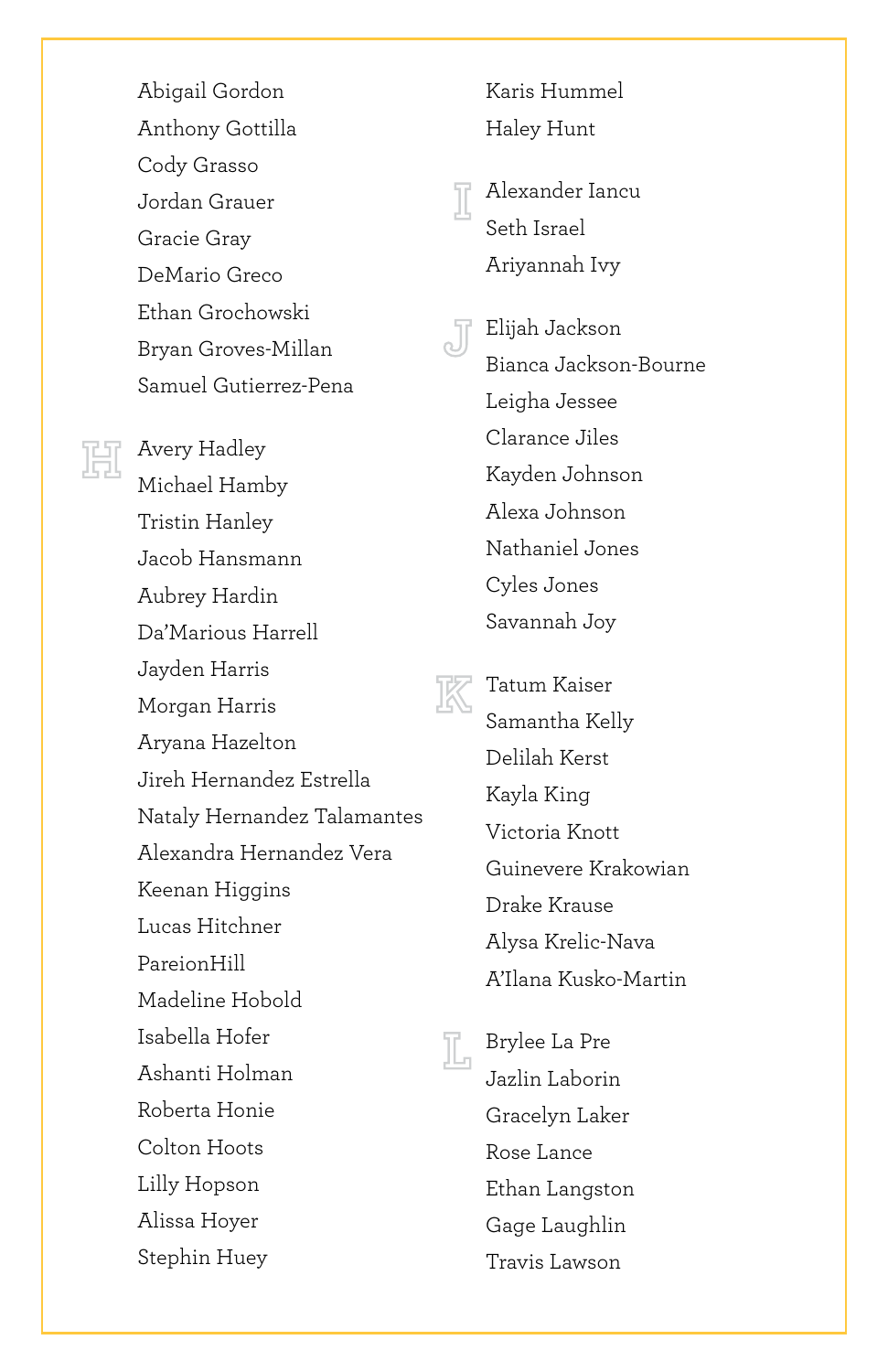Maunalei Lazaro Nolan Logsdon Isabella Lopez Donovan Lopez Lea Lopez Janithza Lopez Flores Jazmin Lopez Maldonado Addyson Lowe Gabrielle Lucas Kylie Luera Aileen Luna Haley Lynch Alyssa Lynch

**M**

Annielette Macias Hussein Maha Bridgette Mancini Ivan Mares Conner Marey Joseph Markowitz Alyssa Marquez Mirenah Martin Hayley Martinez Avrie Martinez Israel Matthews Stella McCabe Kayden McCool Jack McCormick Nicholas McGrath Peyton McNulty Anthony Medina Jailee Medina Pasquale Mele

Lillian Mendoza Carlos Mendoza Aguilar Gabriella Meschede Kaylin Meza Haylee Meza Elijah Michel Hailey Miles Matthew Miranda Donovan Monje Mariah Montes Tobias Montgomery Carter Moore Jocelyn Morales Rocky Moreno Raidyn Morillo Parker Morse Riva Muasau Gracie Mugford Tonatiuh Mujica Roman Muniz



Princess Navarrete Elijah Navarro Harley Nauman Allison Naylor Jasmin Nevarez Zamora Devin New Kera Nez William Nibouar Xander Nibouar Paige Nigro Gabriella Nunez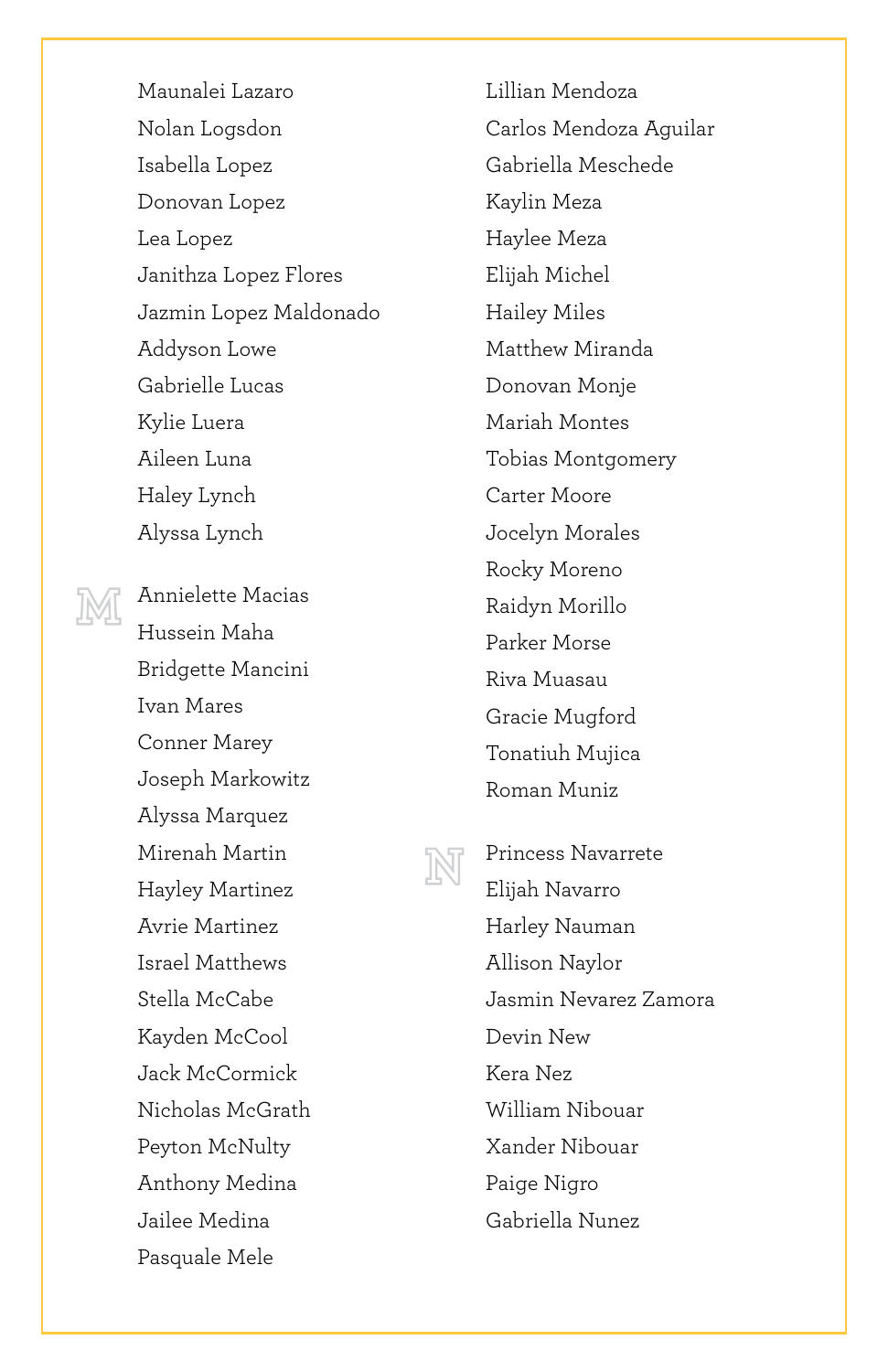Kimberly Ochoa-Palma Brannon O'Laughlin Taylor Oliver Samuel Ordway Adriana Ortiz Washington Addyson Osborne

Magdalen Paredes Macarthur Partridge Madisyn Patrick Stephan Patterson-Lindstrom Liam Paulino George Pchakjian Raegan Perez Andrew Perez Jaelyn Phillips Jack Phillips Mila Pillmore Allen Pink Ava Pless Ryan Portlock Arthur Posey Anayah Potzler Noah Price Miles Priest

Matthew Quezada William Quinsland



**Q**

**P**

**O**

Jared Rakoci Miranda Ramirez Roselynn Ramirez Jonathan Ramos Winter Ramsey

J'Kwon Ratliff Maria Regalado Jimenez Sebastian Reiff Tristan Reiff Michael Reed Mikhaya Reed-Fleeman Kyla Rivish Amanda Roberts Xavier Robin Kai Robinson Zahara Robinson Christiana Robinson Kyanna Robles Yenaid Robles Ramirez Jacob Rodriguez Larissa Rodriguez Melody Rodriguez Estevan Rodriguez Vicente Rodriguez Shane Roger Ella Romero Royce Romero Noah Rosales Rogers Marissa Rubalcaba Tyler Rudolph James Rudolph-Ahern



Marleigh Sadler Angelique Salcido Dylan Sallee Mario Sandoval Violet Sanford Joseph Santiago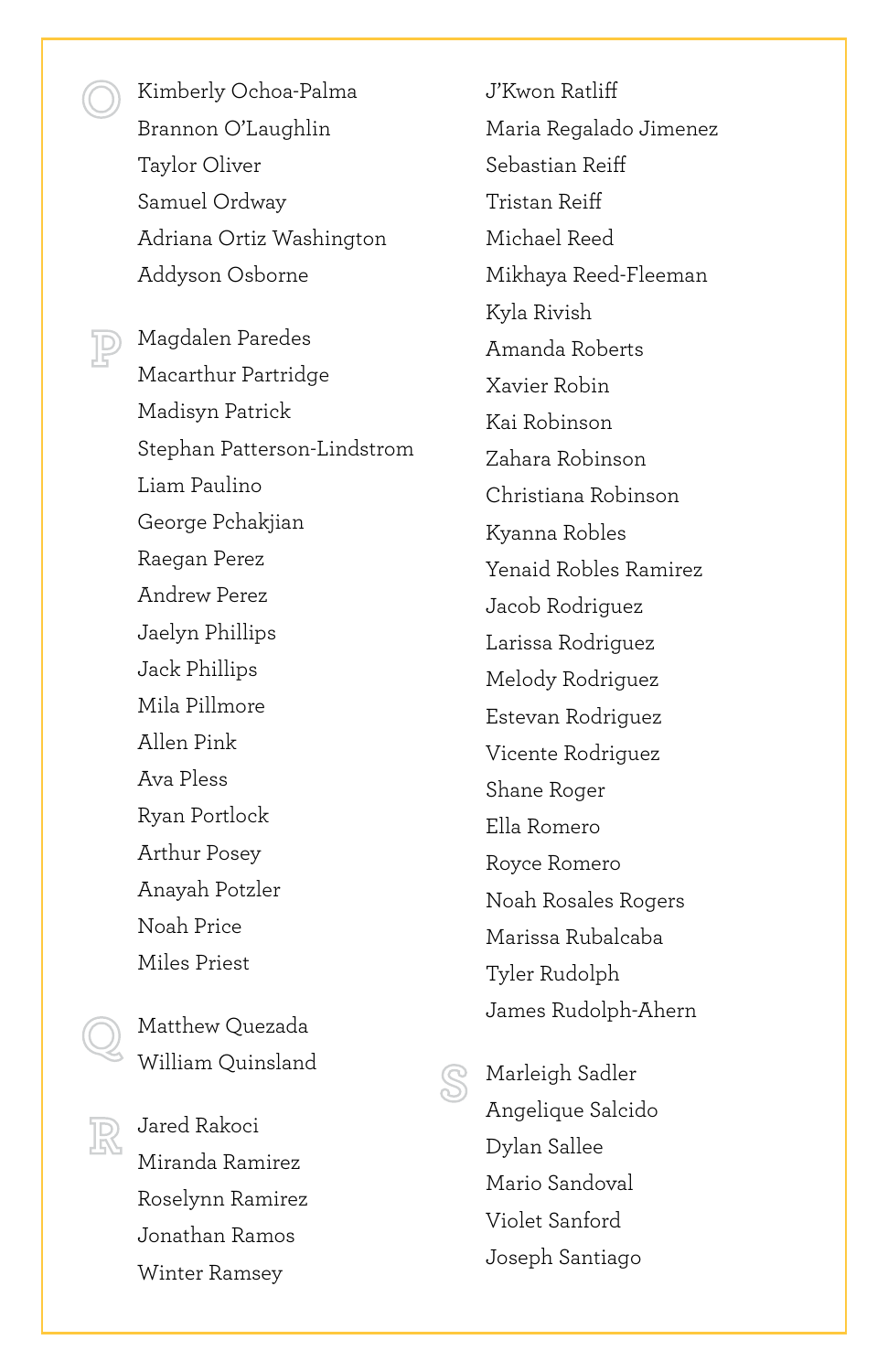Robert Santos William Saylor Joshua Schlueter Emma Schoger Daloni Seals Chidori Seraphim Deyeneira Serrano Alexandra Shane Lincoln Sherwood Lilly Sherwood Savannah Short Hayden Sibley Drake Slater Jaianna Smiley Aden Smith Nevon Smith Caleb Smith Dylan Smith Evey Smith Ra'niyah Smith Dawson Sorvala Delilah Sosa Ashley Sotelo Brittney Spratt Michaelangelo Starkey Arik Starr Elli Stellhorn Carter Stoffel Brendolyn Stoltz-McCormick Haidyn Stover Marco Stratta Sariah Strickland Deklan Stringer

Wyatt Sumner **Mason Taylor**<br>Marissa Telle Marissa Tellez Elisha Tequida Michael Thompsen Colton Thompson Madison Thrush Bella Tluczek Benjamin Toma Naomi Torres Dayanara Torres Rodriguez Athenea Tovar Rachel Tucker

Annette Summers



**V**

Isabella Uribe Lopez Mariela Urrea

Sophia Valdes-Seago Ammi Vargas Tatum Varley Sadie Vaughan Mia Vega Angel Villa Sofia Villalobos Sean Villanueva Ulysses Villarreal Ariana Villela Soto Emilee Vizcarra Ariana Vracar Desiree Vracar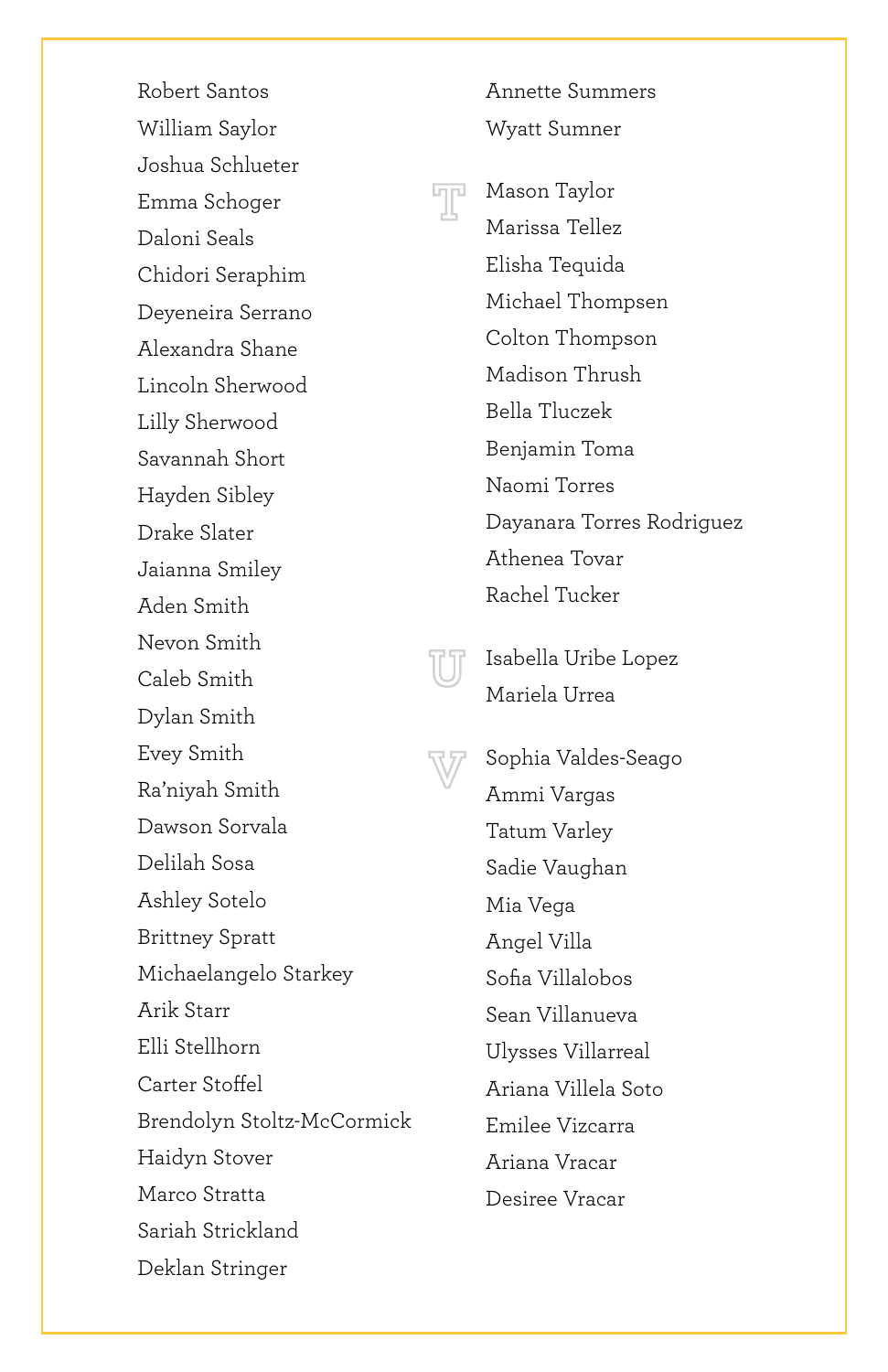Lilly Wagner Kendra Walker Phillip Walker Jr Kalia Weick Jaelyn Weiss Liam Welch Ethan West Wade Whalen Taj White Charlotte White Grace Wicker Robert Wicklund Tatum Wickland Harmoni Williams Owen Williams Marina Williams Trinity Williams Jasmine Wiswell Odessa Wolff Josslyn Wright



**W**

Adrianna Yates Haili Yazzie Brandon Young

Anthony Zambrano **Z**<br>Kelliann Zarder Zachary Zarate Jose Zavala Cash Zeccardi Isabella Zoeteman